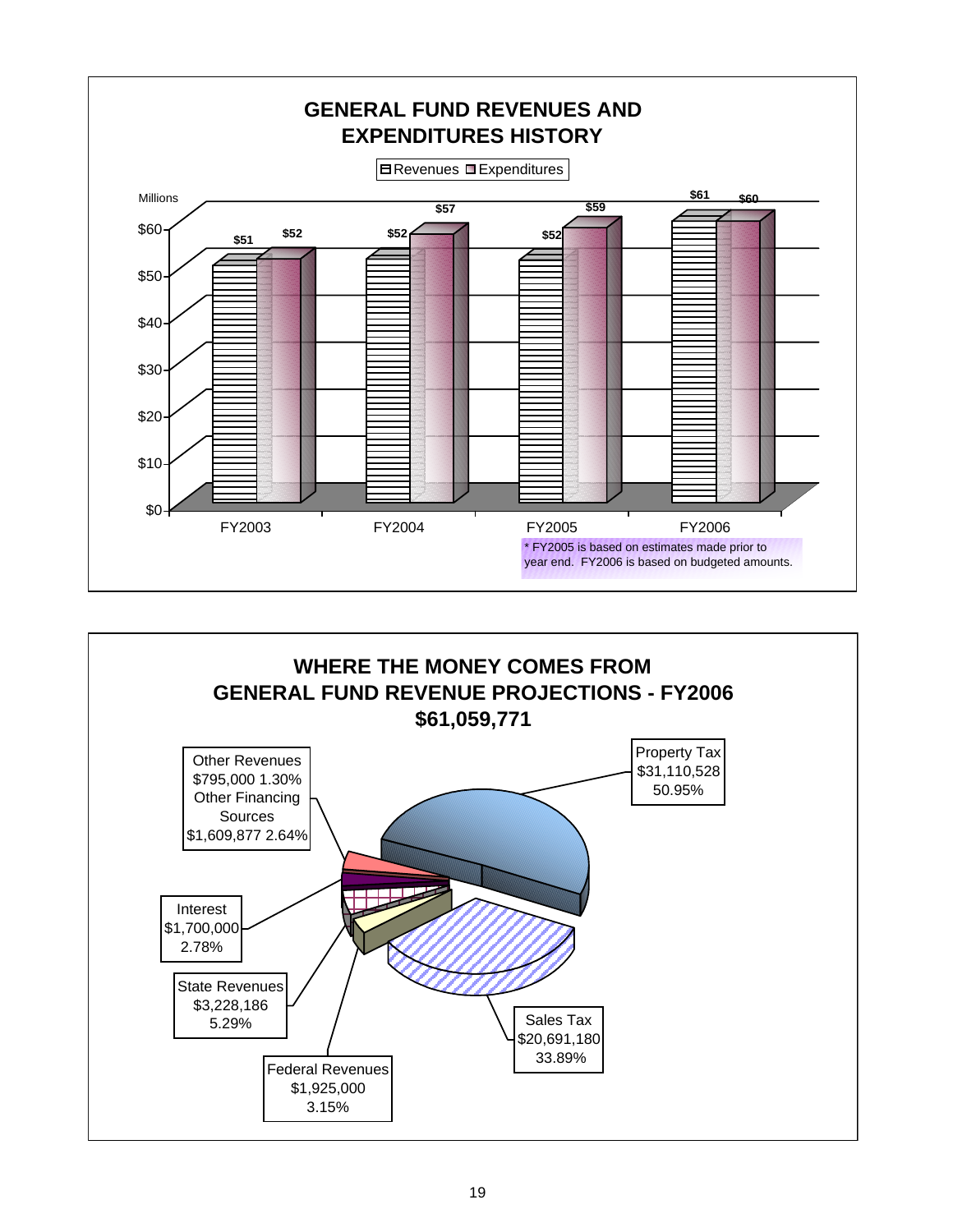

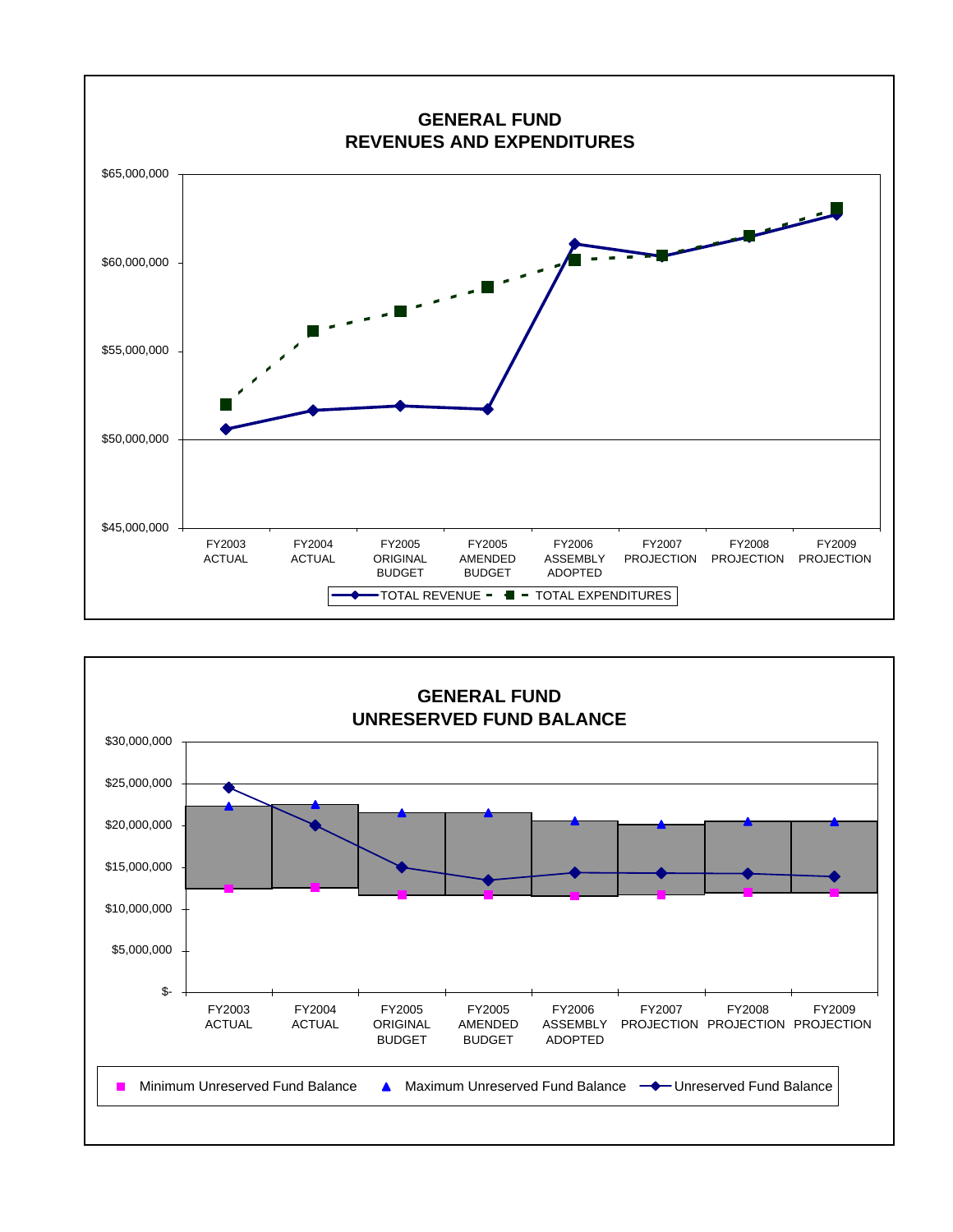# **FUND: 100 GENERAL FUND**

| <b>FUND BUDGET:</b>                                               | FY2003                  | FY2004                                                                                                      | FY2005<br>ORIGINAL      | FY2005<br>AMENDED       | FY2006<br><b>ASSEMBLY</b> | FY2007                  | FY2008                                 | FY2009                  |
|-------------------------------------------------------------------|-------------------------|-------------------------------------------------------------------------------------------------------------|-------------------------|-------------------------|---------------------------|-------------------------|----------------------------------------|-------------------------|
|                                                                   | <b>ACTUAL</b>           | <b>ACTUAL</b>                                                                                               | <b>BUDGET</b>           | <b>BUDGET</b>           | <b>ADOPTED</b>            |                         | PROJECTION PROJECTION PROJECTION       |                         |
| TAXABLE VALUE (000'S)<br><b>REAL</b>                              | 3,126,182               | 3,299,947                                                                                                   | 3,493,939               | 3,450,878               | 3,719,736                 | 3,694,730               | 3,824,045                              | 3,957,887               |
| <b>PERSONAL</b>                                                   | 211,237                 | 269,425                                                                                                     | 193,721                 | 161,673                 | 215,569                   | 182,169                 | 185,813                                | 189,529                 |
| OIL & GAS (AS 43.56)                                              | 619,755                 | 667,178                                                                                                     | 611,303                 | 611,303                 | 566,382                   | 538,063                 | 521,922                                | 516,702                 |
| TOTAL TAXABLE VALUE                                               | 3,957,174               | 4,236,550                                                                                                   | 4,298,963               | 4,223,854               | 4,501,687                 | 4,414,962               | 4,531,780                              | 4,664,118               |
| <b>MILL RATE</b>                                                  | 6.50                    | 6.50                                                                                                        | 6.50                    | 6.50                    | 6.50                      | 6.50                    | 6.50                                   | 6.50                    |
| <b>REVENUES:</b><br>PROPERTY TAXES                                |                         |                                                                                                             |                         |                         |                           |                         |                                        |                         |
| <b>REAL</b>                                                       | \$20,275,495            | \$21,479,326 \$22,710,604 \$22,430,707                                                                      |                         |                         | \$24,178,284              |                         | \$24,015,745 \$24,856,293 \$25,726,266 |                         |
| PERSONAL                                                          | 1,352,294               | 1,289,178                                                                                                   | 1,234,003               | 1,029,857               | 1,373,175                 | 1,160,417               | 1,183,629                              | 1,207,300               |
| OIL & GAS (AS 43.56)                                              | 4,404,385               | 4,313,850                                                                                                   | 3,973,470               | 3,973,470               | 3,681,483                 | 3,497,410               | 3,392,493                              | 3,358,563               |
| <b>BOAT FLAT TAX</b>                                              | 424,015                 | 437,202                                                                                                     | 432,495<br>427,075      | 432,495                 | 445,946                   | 454,865                 | 463,962                                | 473,241                 |
| PENALTY AND INTEREST<br><b>MOTOR VEHICLE TAX</b>                  | 418,701<br>911,683      | 447,686<br>826,875                                                                                          | 975,000                 | 427,075<br>975,000      | 456,640<br>975,000        | 465,773<br>994,500      | 475,088<br>1,014,390                   | 484,590<br>1,034,678    |
| TOTAL PROPERTY TAXES                                              | 27,786,573              | 28,794,117                                                                                                  | 29,752,647              | 29,268,604              | 31,110,528                | 30,588,710              | 31,385,855                             | 32,284,638              |
| <b>SALES TAX</b>                                                  |                         |                                                                                                             |                         |                         |                           |                         |                                        |                         |
| <b>FEDERAL REVENUE</b>                                            | 14,375,828<br>1,689,774 | 14,910,977<br>1,927,182                                                                                     | 14,808,155<br>1,777,000 | 15,104,318<br>1,777,000 | 20,691,180<br>1,925,000   | 23,553,148<br>1,925,000 | 24,024,211<br>1,925,000                | 24,504,695<br>1.925.000 |
| <b>STATE REVENUE</b>                                              | 3,567,789               | 4,877,681                                                                                                   | 3,269,576               | 3,269,576               | 3,228,186                 | 2,093,066               | 2,058,014                              | 2,021,789               |
| <b>INTEREST REVENUE</b>                                           | 1,955,094               | 246,108                                                                                                     | 1,400,000               | 1,400,000               | 1,700,000                 | 1,250,000               | 1,100,000                              | 1,000,000               |
| OTHER REVENUE                                                     | 816,399                 | 754,351                                                                                                     | 795,000                 | 795,000                 | 795,000                   | 810.900                 | 827,118                                | 843,660                 |
| <b>TOTAL REVENUES</b>                                             | 50,191,457              | 51,510,416                                                                                                  | 51,802,378              | 51,614,498              | 59,449,894                | 60,220,824              | 61,320,198                             | 62,579,782              |
| OTHER FINANCING SOURCES:                                          |                         |                                                                                                             |                         |                         |                           |                         |                                        |                         |
| TRANSFER FROM OTHER FUNDS                                         | 398,676                 | 145,554                                                                                                     | 105,783                 | 105,785                 | 1,609,877                 | 129,332                 | 131,918                                | 134,556                 |
| TOTAL OTHER FINANCING SOURCES                                     | 398,676                 | 145,554                                                                                                     | 105,783                 | 105.785                 | 1,609,877                 | 129,332                 | 131,918                                | 134,556                 |
| TOTAL REVENUES AND OTHER                                          |                         |                                                                                                             |                         |                         |                           |                         |                                        |                         |
| <b>FINANCING SOURCES</b>                                          | 50,590,133              | 51,655,970                                                                                                  | 51,908,161              | 51,720,283              | 61,059,771                | 60,350,156              | 61,452,116                             | 62,714,338              |
| <b>EXPENDITURES:</b>                                              |                         |                                                                                                             |                         |                         |                           |                         |                                        |                         |
| PERSONNEL                                                         | 7,601,331               | 8,653,103                                                                                                   | 9,086,315               | 9,349,658               | 9,445,490                 | 10,345,174              | 10,914,159                             | 11,350,725              |
| <b>SUPPLIES</b>                                                   | 271,967                 | 253,273                                                                                                     | 334,150                 | 324,977                 | 238,427                   | 243,196                 | 248,060                                | 253,021                 |
| <b>SERVICES</b>                                                   | 3,772,171               | 4,253,149                                                                                                   | 4,396,953               | 4,759,667               | 4,333,062                 | 4,190,223               | 4,274,028                              | 4,359,509               |
| <b>CAPITAL OUTLAY</b><br>INTERDEPARTMENT CHARGES                  | 322,713<br>(652, 914)   | 241,585<br>(736, 165)                                                                                       | 261,130<br>(585, 693)   | 287,119<br>(585, 693)   | 159,350<br>(678, 397)     | 162,537<br>(644, 477)   | 165,788<br>(612, 253)                  | 169,104<br>(624, 498)   |
| <b>TOTAL EXPENDITURES</b>                                         | 11,315,268              | 12,664,945                                                                                                  | 13,492,855              | 14, 135, 728            | 13,497,932                | 14,296,653              | 14,989,782                             | 15,507,861              |
|                                                                   |                         |                                                                                                             |                         |                         |                           |                         |                                        |                         |
| <b>OPERATING TRANSFERS TO:</b>                                    |                         |                                                                                                             |                         |                         |                           |                         |                                        | 37.511.202              |
| SPECIAL REVENUE FUND - SCHOOLS<br>SPECIAL REV. FUND - SOLID WASTE | 30,618,860<br>3,679,802 | 31,635,539<br>4,249,155                                                                                     | 33,421,775<br>4,678,889 | 33,744,326<br>4,678,889 | 35,054,596<br>5,106,901   | 36,054,596<br>5,467,451 | 36,775,688<br>5,834,375                | 6,166,797               |
| SPECIAL REVENUE FUNDS - OTHER                                     | 415,776                 | 568,834                                                                                                     | 452,496                 | 572,474                 | 497,368                   | 566,692                 | 588,907                                | 606,608                 |
| DEBT SERVICE - SCHOOL DEBT                                        | 2,884,520               | 4,550,507                                                                                                   | 3,802,965               | 3,802,965               | 3,743,837                 | 2,122,237               | 2,072,163                              | 2,020,413               |
| CAPITAL PROJECTS - SCHOOLS                                        | 2,050,000               | 2,160,000                                                                                                   | 1,250,000               | 1,250,000               | 1,250,000                 | 1,250,000               | 1,250,000                              | 1,250,000               |
| CAPITAL PROJECTS - OTHER<br>PROPRIETARY FUNDS                     | 1,022,289               | 300,000                                                                                                     | 150,000                 | 427,335                 | 700,000<br>300,000        | 650,000                 |                                        |                         |
| TOTAL OPERATING TRANSFERS                                         | 40,671,247              | 43,464,035                                                                                                  | 43,756,125              | 44,475,989              | 46,652,702                | 46,110,976              | 46,521,133                             | 47,555,020              |
|                                                                   |                         |                                                                                                             |                         |                         |                           |                         |                                        |                         |
| TOTAL EXPENDITURES AND<br>OPERATING TRANSFERS                     | 51,986,515              | 56,128,980                                                                                                  | 57,248,980              | 58,611,717              | 60,150,634                | 60,407,629              | 61,510,915                             | 63,062,880              |
|                                                                   |                         |                                                                                                             |                         |                         |                           |                         |                                        |                         |
| NET RESULTS FROM OPERATIONS                                       | (1,396,382)             | (4,473,010)                                                                                                 | (5,340,819)             | (6,891,434)             | 909,137                   | (57, 474)               | (58, 799)                              | (348, 543)              |
| FUND BALANCE APPROPRIATED                                         | 1,396,382               | 4,473,010                                                                                                   | 5,340,819               | 6,891,434               |                           | 57,474                  | 58,799                                 | 348,543                 |
| EXCESS/(DEFICIT)                                                  |                         |                                                                                                             |                         |                         | 909,137                   |                         |                                        |                         |
| BEGINNING FUND BALANCE                                            | 26,208,720              | 24,812,338                                                                                                  | 20,339,328              | 20,339,328              | 13,447,894                | 14,357,031              | 14,299,557                             | 14,240,758              |
| FUND BALANCE APPROPRIATED                                         | (1,396,382)             | (4,473,010)                                                                                                 | (5,340,819)             | (6,891,434)             |                           | (57, 474)               | (58, 799)                              | (348, 543)              |
| SURPLUS FROM OPERATIONS                                           |                         |                                                                                                             |                         |                         | 909,137                   |                         |                                        |                         |
| <b>ENDING FUND BALANCE</b>                                        | 24,812,338              | 20,339,328                                                                                                  | 14,998,509              | 13,447,894              | 14,357,031                | 14,299,557              | 14,240,758                             | 13,892,216              |
| RESERVED FUND BALANCE                                             | 255,206                 | 318,064                                                                                                     |                         |                         |                           |                         |                                        |                         |
| UNRESERVED FUND BALANCE                                           | 24,557,132              | 20,021,264                                                                                                  | 14,998,509              | 13,447,894              | 14,357,031                | 14,299,557              | 14,240,758                             | 13,892,216              |
| TOTAL FUND BALANCE                                                |                         | \$24,812,338 \$20,339,328 \$14,998,509 \$13,447,894   \$14,357,031   \$14,299,557 \$14,240,758 \$13,892,216 |                         |                         |                           |                         |                                        |                         |
|                                                                   |                         |                                                                                                             |                         |                         |                           |                         |                                        |                         |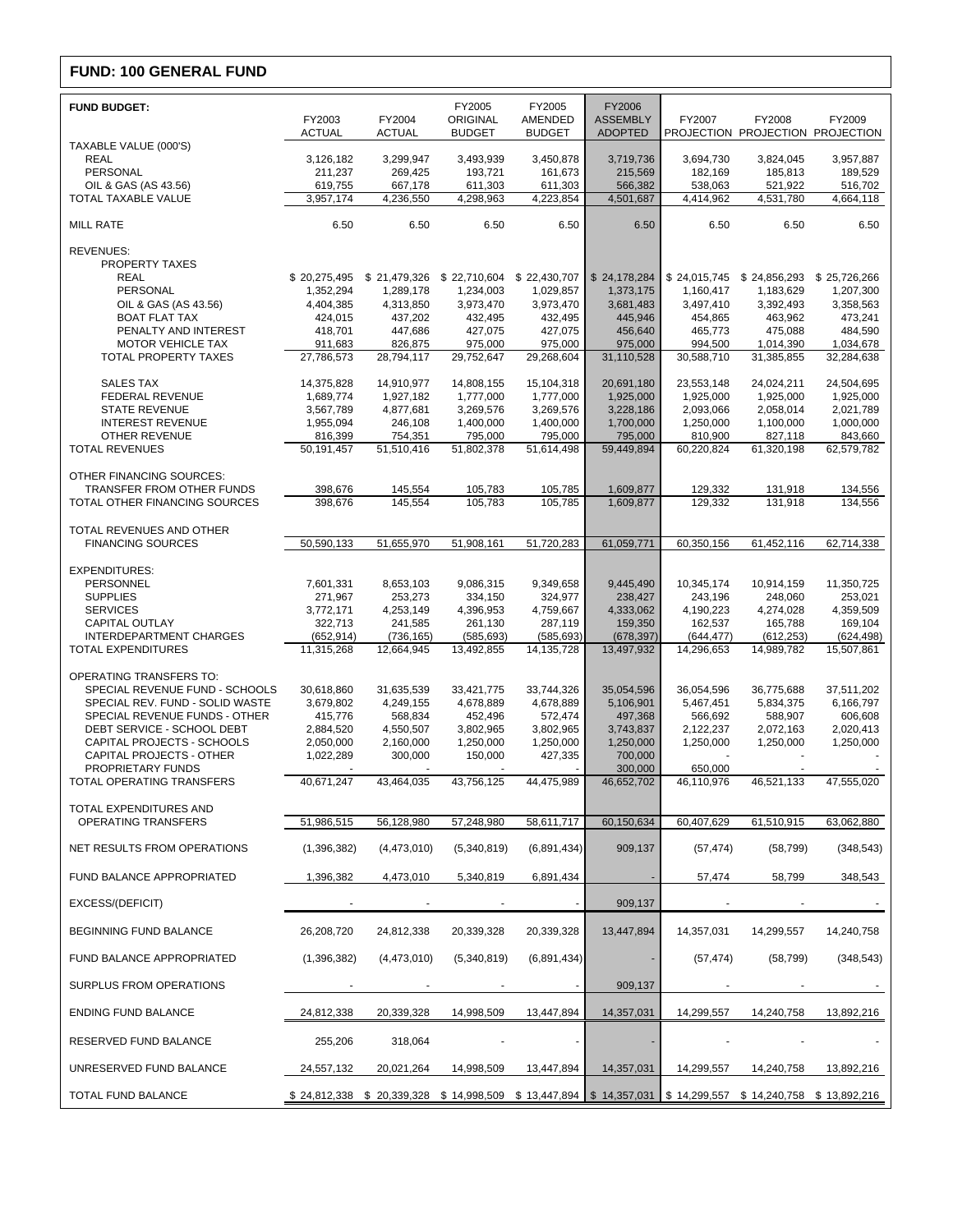### **BUDGET DETAIL KENAI PENINSULA BOROUGH**

### **FUND 100 GENERAL FUND TOTAL GENERAL FUND EXPENDITURES BY LINE ITEM**

|                                     | FY2003<br><b>ACTUAL</b> |              |  |              | <b>ACTUAL</b> |              | FY2005<br>ORIGINAL<br><b>BUDGET</b> | FY2005<br>AMENDED<br><b>BUDGET</b> | FY2006<br><b>MAYOR</b><br><b>PROPOSED</b> | FY2006<br><b>ASSEMBLY</b><br><b>ADOPTED</b> | <b>DIFFERENCE BETWEEN</b><br><b>ASSEMBLY ADOPTED &amp;</b><br>AMENDED BUDGET % |  |
|-------------------------------------|-------------------------|--------------|--|--------------|---------------|--------------|-------------------------------------|------------------------------------|-------------------------------------------|---------------------------------------------|--------------------------------------------------------------------------------|--|
| <b>PERSONNEL</b>                    |                         |              |  |              |               |              |                                     |                                    |                                           |                                             |                                                                                |  |
| 40110 REGULAR WAGES                 | \$                      | 4,855,486 \$ |  | 5,171,297 \$ | 5,664,980 \$  | 5,621,332 \$ | 5,639,307 \$                        | 5,680,155 \$                       | 58,823                                    | 1.05%                                       |                                                                                |  |
| 40120 TEMPORARY WAGES               |                         | 298,554      |  | 230,418      | 280,256       | 281,330      | 281,887                             | 282,887                            | 1,557                                     | 0.55%                                       |                                                                                |  |
| 40130 OVERTIME WAGES                |                         | 83,232       |  | 93.831       | 99,134        | 92,013       | 104,939                             | 104,939                            | 12,926                                    | 14.05%                                      |                                                                                |  |
| 40210 FICA                          |                         | 428,145      |  | 486,577      | 492,716       | 486,917      | 524,588                             | 528,014                            | 41,097                                    | 8.44%                                       |                                                                                |  |
|                                     |                         |              |  |              |               |              |                                     |                                    |                                           |                                             |                                                                                |  |
| 40221 PERS                          |                         | 336,534      |  | 439,492      | 760,147       | 753,330      | 1,055,993                           | 764,827                            | 11,497                                    | 1.53%                                       |                                                                                |  |
| 40321 HEALTH INSURANCE              |                         | 961,613      |  | 1,551,127    | 1,137,996     | 1,466,995    | 1,357,530                           | 1,374,180                          | (92, 815)                                 | $-6.33%$                                    |                                                                                |  |
| 40322 LIFE INSURANCE                |                         | 12,964       |  | 13,732       | 14,296        | 14,204       | 14,146                              | 14,154                             | (50)                                      | $-0.35%$                                    |                                                                                |  |
| 40410 LEAVE                         |                         | 529,937      |  | 573,328      | 550,189       | 547,202      | 563,975                             | 568,244                            | 21,042                                    | 3.85%                                       |                                                                                |  |
| 40411 SICK LEAVE                    |                         | 84,413       |  | 92,269       | 85,543        | 85,277       | 124,964                             | 127,032                            | 41,755                                    | 48.96%                                      |                                                                                |  |
| 40511 OTHER BENEFITS                |                         | 10,453       |  | 1,032        | 1,058         | 1,058        | 1,058                               | 1,058                              |                                           | 0.00%                                       |                                                                                |  |
| <b>TOTAL: PERSONNEL</b>             |                         | 7,601,331    |  | 8,653,103    | 9,086,315     | 9,349,658    | 9,668,387                           | 9,445,490                          | 95,832                                    | 1.02%                                       |                                                                                |  |
|                                     |                         |              |  |              |               |              |                                     |                                    |                                           |                                             |                                                                                |  |
| <b>SUPPLIES</b>                     |                         |              |  |              |               |              |                                     |                                    |                                           |                                             |                                                                                |  |
| 42110 OFFICE SUPPLIES               |                         | 67,749       |  | 54,000       | 79,950        | 75,068       | 70,300                              | 70,300                             | (4,768)                                   | $-6.35%$                                    |                                                                                |  |
| 42120 COMPUTER SOFTWARE             |                         | 64,065       |  | 94,672       | 95,400        | 104,988      | 48,317                              | 48,317                             | (56, 671)                                 | -53.98%                                     |                                                                                |  |
| 42210 OPERATING SUPPLIES            |                         | 108,618      |  | 76,395       | 122,344       | 107,684      | 73,615                              | 73,615                             | (34,069)                                  | $-31.64%$                                   |                                                                                |  |
| 42230 FUEL, OILS AND LUBRICANTS     |                         | 3,274        |  | 4,242        | 5,800         | 7,300        | 6,900                               | 6,900                              | (400)                                     | $-5.48%$                                    |                                                                                |  |
| 42250 UNIFORMS                      |                         | 637          |  | 1,388        | 575           | 575          | 645                                 | 645                                | 70                                        | 12.17%                                      |                                                                                |  |
| 42310 REPAIR/MAINT SUPPLIES         |                         | 19,462       |  | 10,971       | 19,081        | 18,121       | 27,600                              | 27,600                             | 9,479                                     | 52.31%                                      |                                                                                |  |
| 42360 MOTOR VEHICLE REPAIR SUPPLIES |                         |              |  | 189          | 500           | 500          | 500                                 | 500                                |                                           | 0.00%                                       |                                                                                |  |
| 42410 SMALL TOOLS                   |                         | 8,162        |  | 11,416       | 10,500        | 10,741       | 10,550                              | 10,550                             | (191)                                     | $-1.78%$                                    |                                                                                |  |
| <b>TOTAL: SUPPLIES</b>              |                         | 271,967      |  | 253,273      | 334,150       | 324,977      | 238,427                             | 238,427                            | (86, 550)                                 | $-26.63%$                                   |                                                                                |  |
|                                     |                         |              |  |              |               |              |                                     |                                    |                                           |                                             |                                                                                |  |
| <b>SERVICES</b>                     |                         |              |  |              |               |              |                                     |                                    |                                           |                                             |                                                                                |  |
| 43006 SENIOR CENTERS GRANT PROGRAM  |                         | 365,022      |  | 398.322      | 398,322       | 398,322      | 398,322                             | 398,322                            |                                           | 0.00%                                       |                                                                                |  |
| 43009 CONTRACTUAL SERVICES - EDD    |                         | 45,000       |  | 95,000       | 50,000        | 50,000       | 50,000                              | 50,000                             | $\overline{a}$                            | 0.00%                                       |                                                                                |  |
| 43010 CONTRACTUAL SERVICES - CARTS  |                         | 50.000       |  | 50.000       | 50,000        | 50.000       | 50,000                              | 30.000                             | (20,000)                                  | $-40.00%$                                   |                                                                                |  |
| 43011 CONTRACTUAL SERVICES          |                         | 1,112,699    |  | 1,368,409    | 1,066,977     | 1,495,976    | 1,010,351                           | 997,366                            | (498, 610)                                | $-33.33%$                                   |                                                                                |  |
| 43012 AUDIT SERVICES                |                         | 32.000       |  | 32.000       | 33.000        | 33.000       | 33,000                              | 33.000                             |                                           | 0.00%                                       |                                                                                |  |
| 43013 RADIO BROADCASTS              |                         | 10,448       |  | 12,209       | 14,000        | 14,000       | 14,000                              | 14,000                             |                                           | 0.00%                                       |                                                                                |  |
| 43015 WATER/AIR SAMPLE TESTING      |                         |              |  |              |               |              |                                     | 5,000                              | 5,000                                     |                                             |                                                                                |  |
| 43017 INVESTMENT PORTFOLIO FEES     |                         |              |  | 57,927       | 70.000        | 70,000       | 65,000                              | 65,000                             | (5,000)                                   | $-7.14%$                                    |                                                                                |  |
| 43019 SOFTWARE LICENSING            |                         | 15,743       |  | 14,906       | 101,485       | 100,620      | 230,985                             | 230,985                            | 130,365                                   | 129.56%                                     |                                                                                |  |
| 43021 PENINSULA PROMOTION           |                         | 158,871      |  | 142,813      | 177,500       | 177,500      | 226,750                             | 226,750                            | 49,250                                    | 27.75%                                      |                                                                                |  |
| 43031 LITIGATION                    |                         | 3,128        |  | 4,882        | 6,000         | 6,000        | 6,000                               | 6,000                              |                                           | 0.00%                                       |                                                                                |  |
| 43034 ATTY'S FEES-SPECIAL           |                         |              |  |              |               |              |                                     |                                    |                                           | -45.66%                                     |                                                                                |  |
|                                     |                         | 27,624       |  | 28,973       | 15,500        | 36,804       | 20,000                              | 20,000                             | (16, 804)                                 |                                             |                                                                                |  |
| 43035 OPPOSING LITIGANTS            |                         |              |  | 1,508        |               |              |                                     |                                    |                                           |                                             |                                                                                |  |
| 43110 COMMUNICATIONS                |                         | 350.881      |  | 326.615      | 344,690       | 318.718      | 309.218                             | 309.218                            | (9,500)                                   | $-2.98%$                                    |                                                                                |  |
| 43140 POSTAGE                       |                         | 122,770      |  | 129,532      | 134,550       | 131,550      | 141,100                             | 141,100                            | 9,550                                     | 7.26%                                       |                                                                                |  |
| 43210 TRANSPORT/SUBSISTENCE         |                         | 204,015      |  | 252,553      | 346,482       | 331,146      | 261,384                             | 251,384                            | (79, 762)                                 | $-24.09%$                                   |                                                                                |  |
| 43215 TRAVEL OUT OF STATE           |                         | 11,930       |  | 7,210        | 20,000        | 20,000       | 20,000                              | 10,000                             | (10,000)                                  | $-50.00%$                                   |                                                                                |  |
| 43216 TRAVEL IN STATE               |                         | 16,986       |  | 18,969       | 35,000        | 23,554       | 35,000                              | 20,000                             | (3,554)                                   | $-15.09%$                                   |                                                                                |  |
| 43220 CAR ALLOWANCE                 |                         | 121,572      |  | 154,071      | 133,294       | 145,080      | 145,800                             | 145,800                            | 720                                       | 0.50%                                       |                                                                                |  |
| 43221 CAR ALLOWANCE/PC              |                         | 21,000       |  |              | 23,400        | 23,400       | 23,400                              | 23,400                             | $\overline{\phantom{a}}$                  | 0.00%                                       |                                                                                |  |
| 43250 FREIGHT AND EXPRESS           |                         | 1,272        |  | 994          | 2,750         | 2,622        | 4,150                               | 4,150                              | 1,528                                     | 58.28%                                      |                                                                                |  |
| 43260 TRAINING                      |                         | 32,576       |  | 52,800       | 79,185        | 54,208       | 73,860                              | 73,860                             | 19,652                                    | 36.25%                                      |                                                                                |  |
| 43270 EMPLOYEE DEVELOPMENT          |                         | 3,361        |  | 2.646        | 7,500         | 7,500        | 7,500                               | 7,500                              |                                           | 0.00%                                       |                                                                                |  |
| 43310 ADVERTISING                   |                         | 162,876      |  | 180,909      | 191,550       | 203,132      | 190,100                             | 190,100                            | (13,032)                                  | $-6.42%$                                    |                                                                                |  |
| 43410 PRINTING                      |                         | 64,193       |  | 72,193       | 75,992        | 74,898       | 77,700                              | 77,700                             | 2,802                                     | 3.74%                                       |                                                                                |  |
| 43510 INSURANCE PREMIUM             |                         | 131,392      |  | 146,481      | 167,010       | 167,010      | 118,762                             | 118,762                            | (48, 248)                                 | $-28.89%$                                   |                                                                                |  |
| 43610 UTILITIES                     |                         | 79,568       |  | 80,947       | 89,473        | 89,472       | 89,286                              | 89,286                             | (186)                                     | $-0.21%$                                    |                                                                                |  |
| 43720 EQUIPMENT MAINTENANCE         |                         | 263,405      |  | 312,598      | 323,150       | 296,557      | 155,400                             | 155,400                            | (141, 157)                                | -47.60%                                     |                                                                                |  |
| 43750 VEHICLE MAINTENANCE           |                         | 591          |  | 456          | 2,700         | 2,820        | 2,700                               | 2,700                              |                                           | $-4.26%$                                    |                                                                                |  |
|                                     |                         |              |  |              |               |              |                                     |                                    | (120)                                     |                                             |                                                                                |  |
| 43780 MAINTENANCE BUILDINGS         |                         | 8,225        |  |              |               |              |                                     |                                    |                                           |                                             |                                                                                |  |
| 43810 RENTS AND OPERATING           |                         | 59,778       |  | 58,278       | 73,700        | 72,200       | 57,180                              | 57,180                             | (15,020)                                  | $-20.80%$                                   |                                                                                |  |
| 43812 EQUIPMENT REPLACEMENT PMT     |                         | 187,690      |  | 145,799      | 204,364       | 204,364      | 434,784                             | 434,784                            | 230,420                                   | 112.75%                                     |                                                                                |  |
| 43920 DUES AND SUBSCRIPTION         |                         | 80,238       |  | 77,953       | 96,779        | 94,165       | 93,315                              | 93,315                             | (850)                                     | $-0.90%$                                    |                                                                                |  |
| 43931 RECORDING FEES                |                         | 10.495       |  | 12.536       | 12.600        | 12,600       | 11,000                              | 11,000                             | (1,600)                                   | $-12.70%$                                   |                                                                                |  |
| 43932 LITIGATION REPORTS            |                         | 16,822       |  | 12,660       | 25,000        | 47,449       | 20,000                              | 20,000                             | (27, 449)                                 | $-57.85%$                                   |                                                                                |  |
| 43999 CONTINGENCY                   |                         |              |  |              | 25,000        | 5,000        | 25,000                              | 20,000                             | 15,000                                    | 300.00%                                     |                                                                                |  |
| <b>TOTAL: SERVICES</b>              |                         | 3,772,171    |  | 4,253,149    | 4,396,953     | 4,759,667    | 4,401,047                           | 4,333,062                          | (426, 605)                                | $-8.96%$                                    |                                                                                |  |
|                                     |                         |              |  |              |               |              |                                     |                                    |                                           |                                             |                                                                                |  |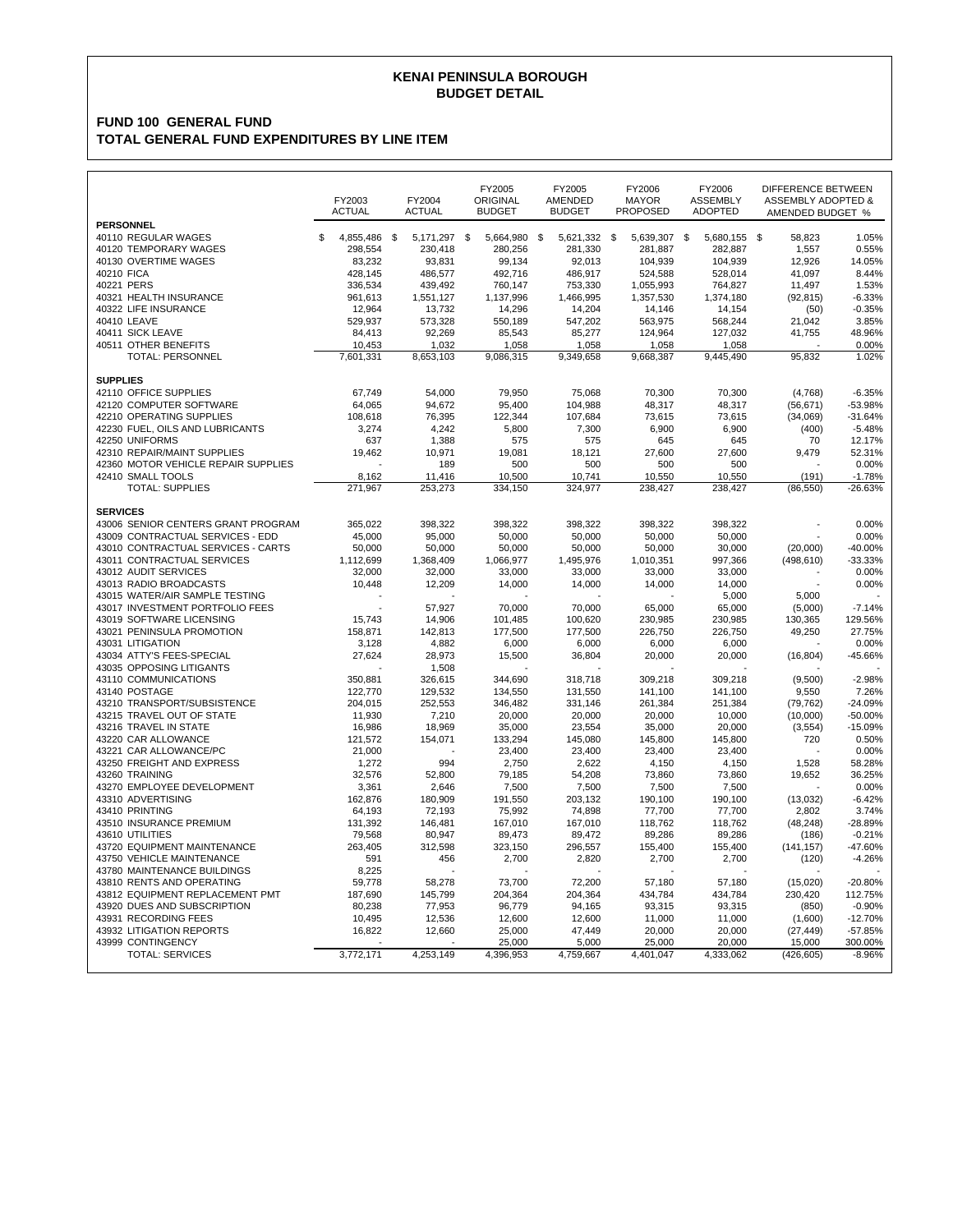## **FUND 100 GENERAL FUND TOTAL GENERAL FUND EXPENDITURES BY LINE ITEM - CONTINUED**

|                                       | FY2003<br><b>ACTUAL</b> | FY2004<br><b>ACTUAL</b> | FY2005<br>ORIGINAL<br><b>BUDGET</b> | FY2005<br>AMENDED<br><b>BUDGET</b> | FY2006<br><b>MAYOR</b><br><b>PROPOSED</b> | FY2006<br><b>ASSEMBLY</b><br><b>ADOPTED</b> | <b>DIFFERENCE BETWEEN</b><br><b>ASSEMBLY ADOPTED &amp;</b><br>AMENDED BUDGET % |             |
|---------------------------------------|-------------------------|-------------------------|-------------------------------------|------------------------------------|-------------------------------------------|---------------------------------------------|--------------------------------------------------------------------------------|-------------|
| <b>CAPITAL OUTLAY</b>                 |                         |                         |                                     |                                    |                                           |                                             |                                                                                |             |
| 48110 OFFICE FURNITURE                | 22,082                  |                         | 15,000                              | 22,964                             | 5,000                                     | 5,000                                       | (17, 964)                                                                      | $-78.23%$   |
| 48120 OFFICE MACHINES                 | 47,936                  | 36,762                  | 131,400                             | 104,546                            | 48,000                                    | 48,000                                      | (56, 546)                                                                      | $-54.09%$   |
| 48210 COMMUNICATIONS EQUIPMENT        | 72,674                  | 46,500                  |                                     |                                    |                                           |                                             |                                                                                |             |
| 48520 SOTRAGE EQUIPMENT               |                         | 2.360                   |                                     |                                    |                                           |                                             |                                                                                |             |
| 48710 MINOR OFFICE EQUIPMENT          | 136.481                 | 124.174                 | 96.050                              | 136.256                            | 94,950                                    | 94.950                                      | (41,306)                                                                       | $-30.31%$   |
| 48720 MINOR OFFICE FURNITURE          | 29.473                  | 31,789                  | 15,450                              | 18,520                             | 7,400                                     | 7,400                                       | (11, 120)                                                                      | $-60.04%$   |
| 48730 MINOR COMMUNICATION EQUIPMENT   | 39                      |                         |                                     |                                    |                                           |                                             |                                                                                |             |
| 48740 MINOR MACHINERY & EQUIPMENT     | 3,419                   |                         | 3.230                               | 4.833                              | 4.000                                     | 4.000                                       | (833)                                                                          | $-17.24%$   |
| 49125 REMODEL                         | 10.609                  |                         |                                     |                                    |                                           |                                             |                                                                                |             |
| <b>TOTAL: CAPITAL OUTLAY</b>          | 322.713                 | 241.585                 | 261.130                             | 287.119                            | 159.350                                   | 159,350                                     | (127.769)                                                                      | $-44.50%$   |
| <b>TRANSFERS</b>                      |                         |                         |                                     |                                    |                                           |                                             |                                                                                |             |
| 50238 TFR TO RIAD                     |                         |                         |                                     | 106,978                            |                                           |                                             | (106, 978)                                                                     | $-100.00\%$ |
| 50241 TFR S/D OPERATIONS              | 30.618.860              | 31,635,539              | 33,421,775                          | 33,744,326                         | 35,054,596                                | 35,054,596                                  | 1,310,270                                                                      | 3.88%       |
| 50251 TFR KENAI RIVER FUND            | 321,291                 | 346.634                 | 407.496                             | 410.496                            | 427.595                                   | 417,168                                     | 6.672                                                                          | 1.63%       |
| 50257 TFR COASTAL ZONE MANAGEMENT     |                         |                         |                                     | 10,000                             |                                           |                                             | (10.000)                                                                       | $-100.00\%$ |
| 50260 TFR DISASTER RELIEF             | 50.000                  |                         | 14.800                              | 14,800                             | 50.000                                    | 50.000                                      | 35.200                                                                         | 237.84%     |
| 50271 TFR GRANT FUND                  | 18.060                  |                         |                                     |                                    |                                           |                                             |                                                                                |             |
| 50275 TFR COMMUNITY & ECONOMIC DEV.   |                         | 192,000                 |                                     |                                    |                                           |                                             |                                                                                |             |
| 50280 TFR NIKISKI SENIOR SERVICE AREA | 26,425                  | 30,200                  | 30.200                              | 30,200                             | 30.200                                    | 30,200                                      |                                                                                | 0.00%       |
| 50290 TFR TO SOLID WASTE              | 3.679.802               | 4.249.155               | 4.678.889                           | 4.678.889                          | 5.150.172                                 | 5,106,901                                   | 428.012                                                                        | 9.15%       |
| 50308 TFR SCHOOL DEBT                 | 2,884,520               | 4,550,507               | 3,802,965                           | 3,802,965                          | 3,743,837                                 | 3,743,837                                   | (59, 128)                                                                      | $-1.55%$    |
| 50400 TFR SCHOOL CAPITAL PROJECTS     | 2.050.000               | 2,160,000               | 1.250.000                           | 1,250,000                          | 1,250,000                                 | 1,250,000                                   | $\overline{\phantom{a}}$                                                       | 0.00%       |
| 50407 TFR GENERAL GOVT CAP PROJ       | 832,500                 | 300,000                 | 150,000                             | 150,000                            | 700.000                                   | 700,000                                     | 550,000                                                                        | 366.67%     |
| 50411 TFR SOLID WASTE CAPITAL PROJECT |                         |                         |                                     | 37,500                             |                                           |                                             | (37,500)                                                                       | $-100.00\%$ |
| 50455 TFR 911 COMMUNICATIONS CAP PROJ | 189,789                 |                         |                                     | 239,835                            |                                           |                                             | (239, 835)                                                                     | $-100.00\%$ |
| 50705 TFR EQUIPMENT REPLACEMENT       |                         |                         |                                     |                                    |                                           | 300,000                                     | 300.000                                                                        |             |
| <b>TOTAL: TRANSFERS</b>               | 40.671.247              | 43,464,035              | 43.756.125                          | 44.475.989                         | 46.406.400                                | 46,652,702                                  | 2,176,713                                                                      | 4.89%       |
| <b>INTERDEPARTMENT CHARGES</b>        |                         |                         |                                     |                                    |                                           |                                             |                                                                                |             |
| 60000 CHARGES (TO) FROM OTHER DEPT'S  | (652, 914)              | (736, 165)              | (585, 693)                          | (585, 693)                         | (678, 397)                                | (678, 397)                                  | (92, 704)                                                                      | 15.83%      |
| TOTAL: INTERDEPARTMENT CHARGES        | (652, 914)              | (736, 165)              | (585, 693)                          | (585, 693)                         | (678, 397)                                | (678, 397)                                  | (92, 704)                                                                      | 15.83%      |
| <b>DEPARTMENT TOTAL</b>               | 51.986.515              | 56,128,980<br>\$        | 57.248.980<br>\$                    | 58.611.717<br>S                    | 60.195.214<br>\$                          | 60.150.634<br>\$                            | 1.538.917<br>S                                                                 | 2.63%       |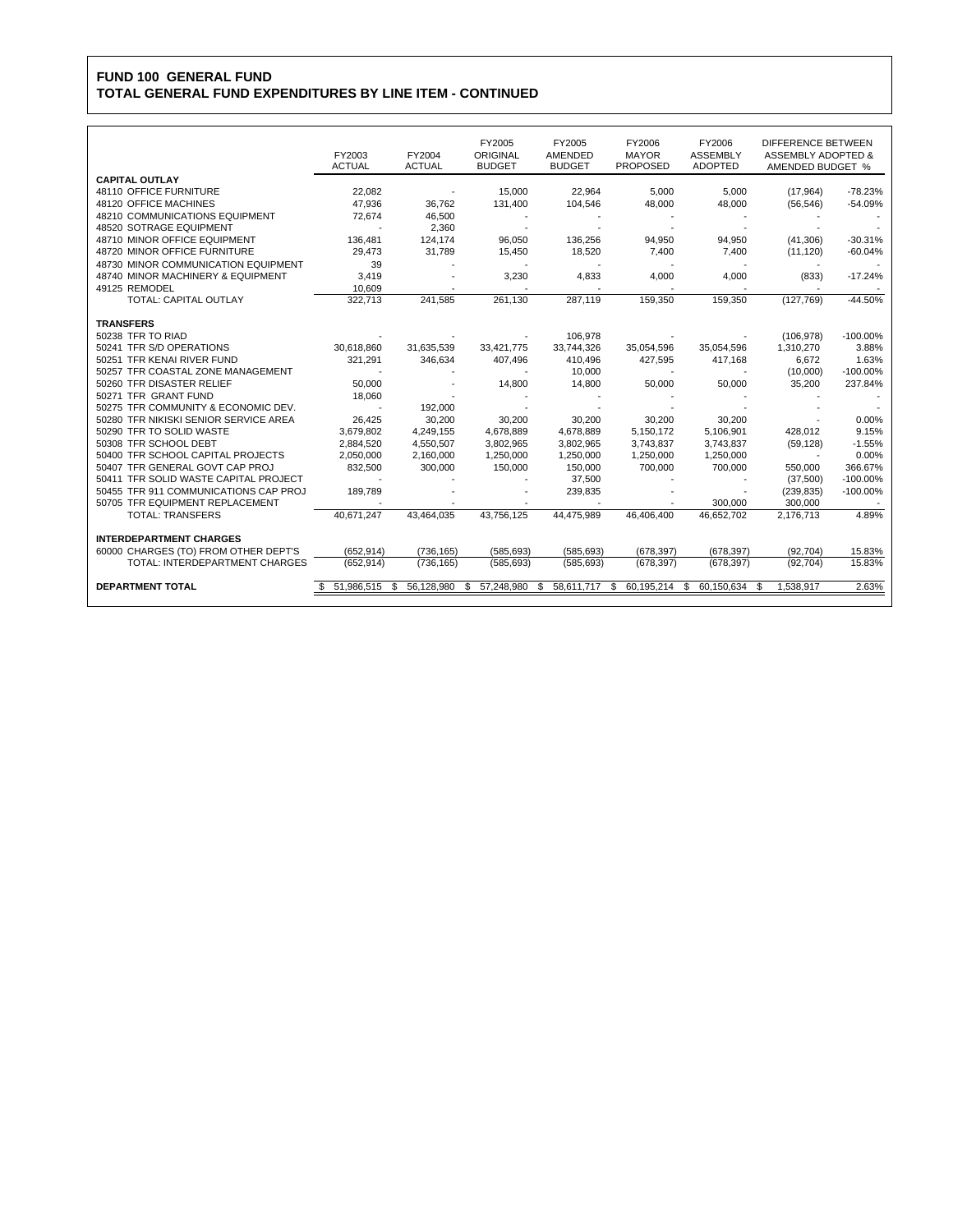#### **MILL RATE EQUIVALENTS FOR THE GENERAL FUND**

|                                                                | FY2003 ACTUAL<br><b>TAXABLE VALUE</b><br><b>MILL RATE</b> |                   | FY2004 ACTUAL<br>TAXABLE VALUE MILL RATE |                | FY2005 PROJECTED<br>TAXABLE VALUE | <b>MILL RATE</b> | FY2006 BUDGET<br>TAXABLE VALUE MILL RATE |                |  |
|----------------------------------------------------------------|-----------------------------------------------------------|-------------------|------------------------------------------|----------------|-----------------------------------|------------------|------------------------------------------|----------------|--|
| <b>REVENUES:</b>                                               | 3,957,174,000                                             | <b>EQUIVALENT</b> | 4,236,550,000 EQUIVALENT                 |                | 4,223,854,000 EQUIVALENT          |                  | 4,501,687,000 EQUIVALENT                 |                |  |
| TAXES:                                                         |                                                           |                   |                                          |                |                                   |                  |                                          |                |  |
| Property Tax<br>Motor Vehicle Tax                              | \$<br>26,867,679                                          | 6.790             | \$<br>27,867,242                         | 6.578          | \$<br>28,777,647                  | 6.813            | \$<br>30,135,528                         | 6.694          |  |
| Sales Tax                                                      | 911,683<br>14,383,039                                     | 0.230<br>3.635    | 926,875<br>14,910,977                    | 0.219<br>3.520 | 975,000<br>14,808,155             | 0.231<br>3.506   | 975,000<br>20,691,180                    | 0.217<br>4.596 |  |
|                                                                |                                                           |                   |                                          |                |                                   |                  |                                          |                |  |
| <b>TOTAL TAXES</b>                                             | 42,162,401                                                | 10.655            | 43,705,094                               | 11.999         | 44,560,802                        | 10.550           | 51,801,708                               | 11.507         |  |
| <b>FEDERAL REVENUES</b>                                        | 1,689,774                                                 | 0.427             | 1,927,182                                | 0.455          | 1,777,000                         | 0.421            | 1,925,000                                | 0.428          |  |
| <b>STATE REVENUES:</b><br>Reimbursement for School             |                                                           |                   |                                          |                |                                   |                  |                                          |                |  |
| Debt                                                           | 1,854,055                                                 | 0.469             | 2,596,861                                | 0.613          | 2,644,576                         | 0.626            | 2.603.186                                | 0.578          |  |
| Revenue Sharing                                                | 210,053                                                   | 0.053             |                                          | 0.000          |                                   | 0.000            |                                          | 0.000          |  |
| Safe Communities Program<br>State Fiscal Relief Program        | 749,160                                                   | 0.189<br>0.000    | 801,485                                  | 0.000<br>0.203 |                                   | 0.000<br>0.000   |                                          | 0.000<br>0.000 |  |
| Fish Tax                                                       | 567,196                                                   | 0.143             | 687,603                                  | 0.162          | 475,000                           | 0.112            | 475,000                                  | 0.106          |  |
| <b>Fisheries Revitization Grant</b>                            |                                                           | 0.000             | 623,295                                  | 0.158          |                                   | 0.000            |                                          | 0.000          |  |
| Other                                                          | 187,325                                                   | 0.047             | 168,437                                  | 0.040          | 150,000                           | 0.036            | 150,000                                  | 0.033          |  |
| TOTAL STATE REVENUES                                           | 3,567,789                                                 | 0.902             | 4,877,681                                | 1.151          | 3,269,576                         | 0.774            | 3,228,186                                | 0.717          |  |
| FEES, COSTS & MISCELLANEOUS                                    | 816,399                                                   | 0.206             | 754,351                                  | 0.178          | 795,000                           | 0.188            | 795,000                                  | 0.177          |  |
| <b>INTEREST EARNED</b>                                         | 1,955,094                                                 | 0.494             | 246,108                                  | 0.058          | 1,400,000                         | 0.331            | 1,700,000                                | 0.378          |  |
|                                                                |                                                           |                   |                                          |                |                                   |                  |                                          |                |  |
| <b>TOTAL REVENUES</b>                                          | 50,191,457                                                | 12.684            | 51,510,416                               | 12.159         | 51,802,378                        | 12.264           | 59,449,894                               | 13.206         |  |
| OTHER FINANCING SOURCES:<br><b>OPERATING TRANSFERS:</b>        |                                                           |                   |                                          |                |                                   |                  |                                          |                |  |
| Special Revenue                                                | 398,676                                                   | 0.101             | 145,554                                  | 0.034          | 105,783                           | 0.025            | 1,609,877                                | 0.358          |  |
| TOTAL OTHER FINANCING SOURCES                                  | 398,676                                                   | 0.101             | 145,554                                  | 0.034          | 105,783                           | 0.025            | 1,609,877                                | 0.358          |  |
| TOTAL REVENUES AND OTHER<br><b>FINANCING SOURCES</b>           | 50,590,133                                                | 12.784            | 51,655,970<br>\$                         | 12.193         | 51,908,161<br>\$                  | 12.289           | 61,059,771<br>-S                         | 13.564         |  |
| <b>EXPENDITURES:</b><br><b>GENERAL GOVERNMENT:</b>             |                                                           |                   |                                          |                |                                   |                  |                                          |                |  |
| <b>ASSEMBLY</b>                                                |                                                           |                   |                                          |                |                                   |                  |                                          |                |  |
| Administration                                                 | 289,312                                                   | 0.073             | 380,361                                  | 0.090          | 377,275                           | 0.089            | 352,451                                  | 0.078          |  |
| Clerk<br>Elections                                             | 374,646<br>114,211                                        | 0.095<br>0.029    | 396,955<br>142,490                       | 0.094<br>0.034 | 440,096<br>105,733                | 0.104<br>0.025   | 399,699<br>164,380                       | 0.089<br>0.037 |  |
| Records Management                                             | 160,443                                                   | 0.041             | 184,367                                  | 0.044          | 195,760                           | 0.046            | 182,169                                  | 0.040          |  |
| <b>TOTAL ASSEMBLY</b>                                          | 938,612                                                   | 0.237             | 1,104,173                                | 0.261          | 1,118,864                         | 0.265            | 1,098,699                                | 0.244          |  |
| <b>MAYOR</b>                                                   |                                                           |                   |                                          |                |                                   |                  |                                          |                |  |
| Administration                                                 | 288,475                                                   | 0.073             | 322,472                                  | 0.076          | 329,129                           | 0.078            | 325,411                                  | 0.072          |  |
| Community & Economic Development<br>Purchasing and Contracting | 358,025<br>138,300                                        | 0.090<br>0.035    | 447,027<br>144,331                       | 0.106<br>0.034 | 482,951<br>151,650                | 0.114<br>0.036   | 450,154<br>139,545                       | 0.100<br>0.031 |  |
| General Services-Administration                                | 322,861                                                   | 0.082             | 339,846                                  | 0.080          | 376,045                           | 0.089            | 375,747                                  | 0.083          |  |
| General Services-MIS                                           | 1,460,369                                                 | 0.369             | 1,548,511                                | 0.366          | 1,707,257                         | 0.404            | 1,544,732                                | 0.343          |  |
| General Services-GIS<br>Print/Mail Services                    | 391,714<br>210,703                                        | 0.099<br>0.053    | 427,015<br>206.824                       | 0.101<br>0.049 | 462,124<br>239,521                | 0.109<br>0.057   | 470,676<br>232,903                       | 0.105<br>0.052 |  |
| <b>Custodial Maintenance</b>                                   | 68,743                                                    | 0.017             | 79,952                                   | 0.019          | 92,188                            | 0.022            | 93,946                                   | 0.021          |  |
| <b>Emergency Management</b>                                    | 466,529                                                   | 0.118             | 441,428                                  | 0.104          | 345,826                           | 0.082            | 339,057                                  | 0.075          |  |
| 911 Communications<br><b>TOTAL MAYOR</b>                       | 623,772<br>4,329,491                                      | 0.158<br>1.094    | 623,039<br>4,580,445                     | 0.147<br>1.081 | 837,478<br>5,024,169              | 0.198<br>1.189   | 867,385                                  | 0.193<br>1.075 |  |
|                                                                |                                                           |                   |                                          |                |                                   |                  | 4,839,556                                |                |  |
| LEGAL                                                          | 622,379                                                   | 0.157             | 748,094                                  | 0.177          | 741,461                           | 0.176            | 678,800                                  | 0.151          |  |
| <b>FINANCE</b>                                                 |                                                           |                   |                                          |                |                                   |                  |                                          |                |  |
| Administration<br><b>Financial Services</b>                    | 353,524<br>536,310                                        | 0.089<br>0.136    | 362,723<br>616,829                       | 0.086<br>0.146 | 412,871<br>646,445                | 0.098<br>0.153   | 405,800<br>663,393                       | 0.090<br>0.147 |  |
| Property Tax & Collections                                     | 539,336                                                   | 0.136             | 578,708                                  | 0.137          | 695,337                           | 0.165            | 664,650                                  | 0.148          |  |
| Sales Tax                                                      | 268,689                                                   | 0.068             | 295,278                                  | 0.070          | 320,345                           | 0.076            | 345,001                                  | 0.077          |  |
| <b>TOTAL FINANCE</b>                                           | 1,697,859                                                 | 0.429             | 1,853,538                                | 0.438          | 2,074,998                         | 0.491            | 2,078,844                                | 0.462          |  |
| ASSESSING<br>Administration                                    | 562,526                                                   | 0.142             | 660,431                                  | 0.156          | 749,703                           | 0.177            | 707,452                                  | 0.157          |  |
| Appraisal                                                      | 1,059,891                                                 | 0.268             | 1,127,132                                | 0.266          | 1,349,596                         | 0.320            | 1,235,386                                | 0.274          |  |
| TOTAL ASSESSING                                                | 1,622,417                                                 | 0.410             | 1,787,563                                | 0.422          | 2,099,299                         | 0.497            | 1,942,838                                | 0.432          |  |
| <b>PLANNING</b><br>Administration                              | 831,645                                                   | 0.210             | 1,001,918                                | 0.236          | 1,180,263                         | 0.279            | 964,385                                  | 0.214          |  |
| Coastal Zone Management                                        | 18,817                                                    | 0.005             | 30,282                                   | 0.007          | 40,255                            | 0.010            | 38,122                                   | 0.008          |  |
| <b>TOTAL PLANNING</b>                                          | 850,462                                                   | 0.215             | 1,032,200                                | 0.244          | 1,220,518                         | 0.289            | 1,002,507                                | 0.223          |  |
| PUBLIC WORKS<br>Major Projects Division                        | 70,471                                                    | 0.018             | 58,249                                   | 0.014          | 114,545                           | 0.027            | 96,266                                   | 0.021          |  |
| TOTAL PUBLIC WORKS                                             | 70,471                                                    | 0.018             | 58,249                                   | 0.014          | 114,545                           | 0.027            | 96,266                                   | 0.021          |  |